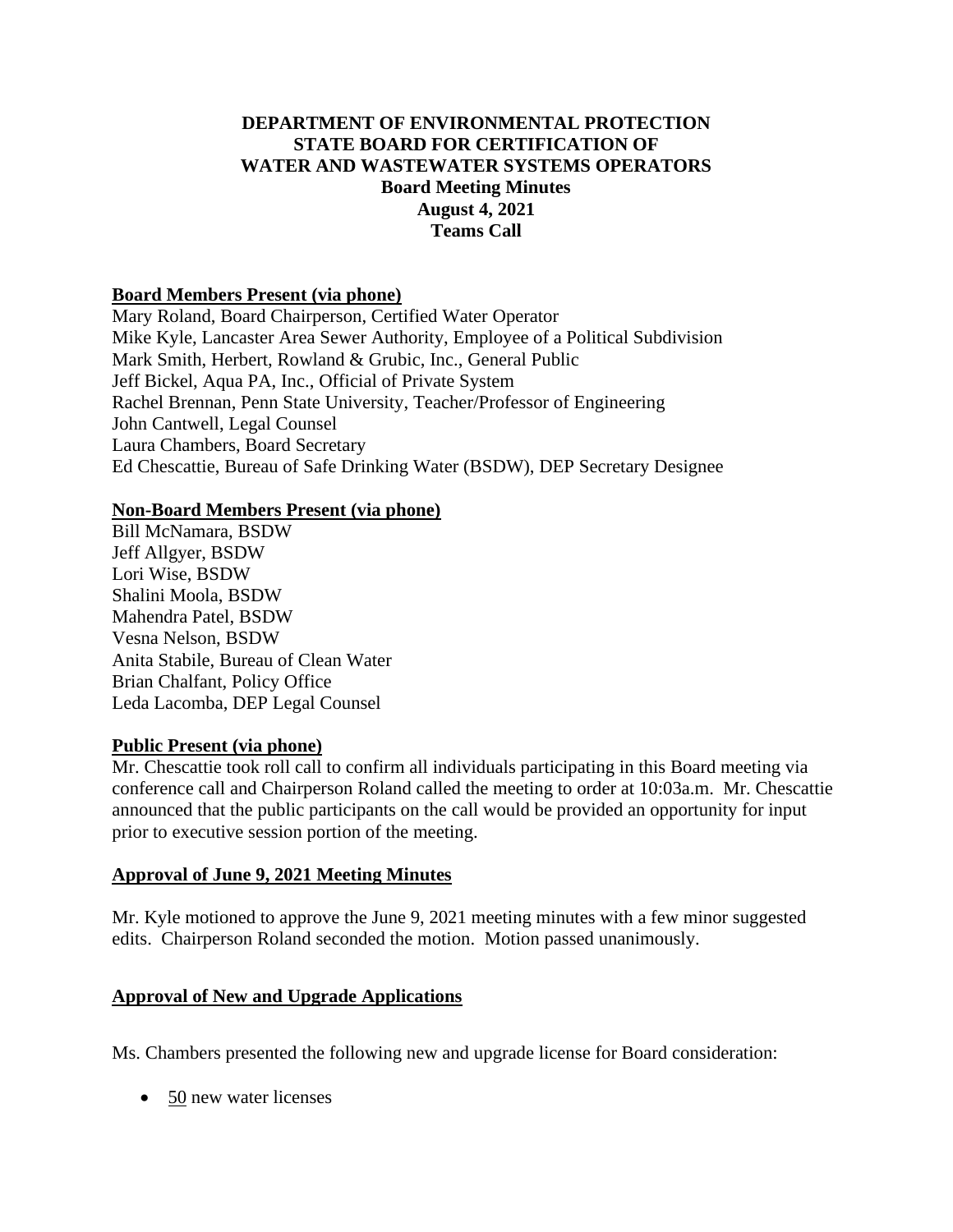- 30 upgraded water licenses
- 66 new wastewater licenses
- 25 upgraded wastewater licenses

The Department received two additional upgrades that were not included on the new and upgrade report Ms. Chambers previously provided to Board members.

- 1. The Department received an additional water upgrade application for Dale E. Diehl, Client ID 207240.
	- a. *The Department's recommendation: The Board should please consider approving an upgrade to a WA,E – 4,7,8,11,12.*
- 2. The Department received an additional water upgrade application for Jesse R Propheter, Client ID 348304.
	- a. *The Department's recommendation: The Board should please consider approving an upgrade to a WB,E – 7,8,12.*

Chairperson Roland motioned to approve all the new and upgraded license applications. Mr. Chescattie seconded the motion. Motion passed unanimously.

## **Reciprocity Requests**

### *Wastewater*

**Valerie Bridges** – Holds a New Jersey S2 public wastewater license that was issued on November 27, 2015 and expires September 30, 2021. Applicant also holds a California Grade 3 wastewater license, which was issued on December 8, 2012 and expires December 31, 2023. Her application documents the following: 2 years, 7 months' experience working at North Hudson Sewer Authority, NJ, which is a Class A facility using subclasses 2,4; 1 years, 10 months' experience working at Daly City Department of Water & Wastewater Resources, CA, which is a Class A facility using subclasses 1,4; and 2 years, 7 months' experience working at Fairfield-Suisun Sewer, CA, which is a Class A facility using subclasses 1 and 2.

Ms. Bridges experience was obtained at Class A facilities and an operator is required to have a minimum of 4 years of experience in order to obtain a Pennsylvania Class A license. **Therefore, the Department's determination is that Ms. Bridges has documented the adequate experience relative to a WWA-1,2,4.** 

Regarding the comparison of examination questions, the applicant passed water exams developed by ABC and administered in New Jersey. California provided information on its exams, which was provided as a separate attachment. Passing score for California exams is 70%.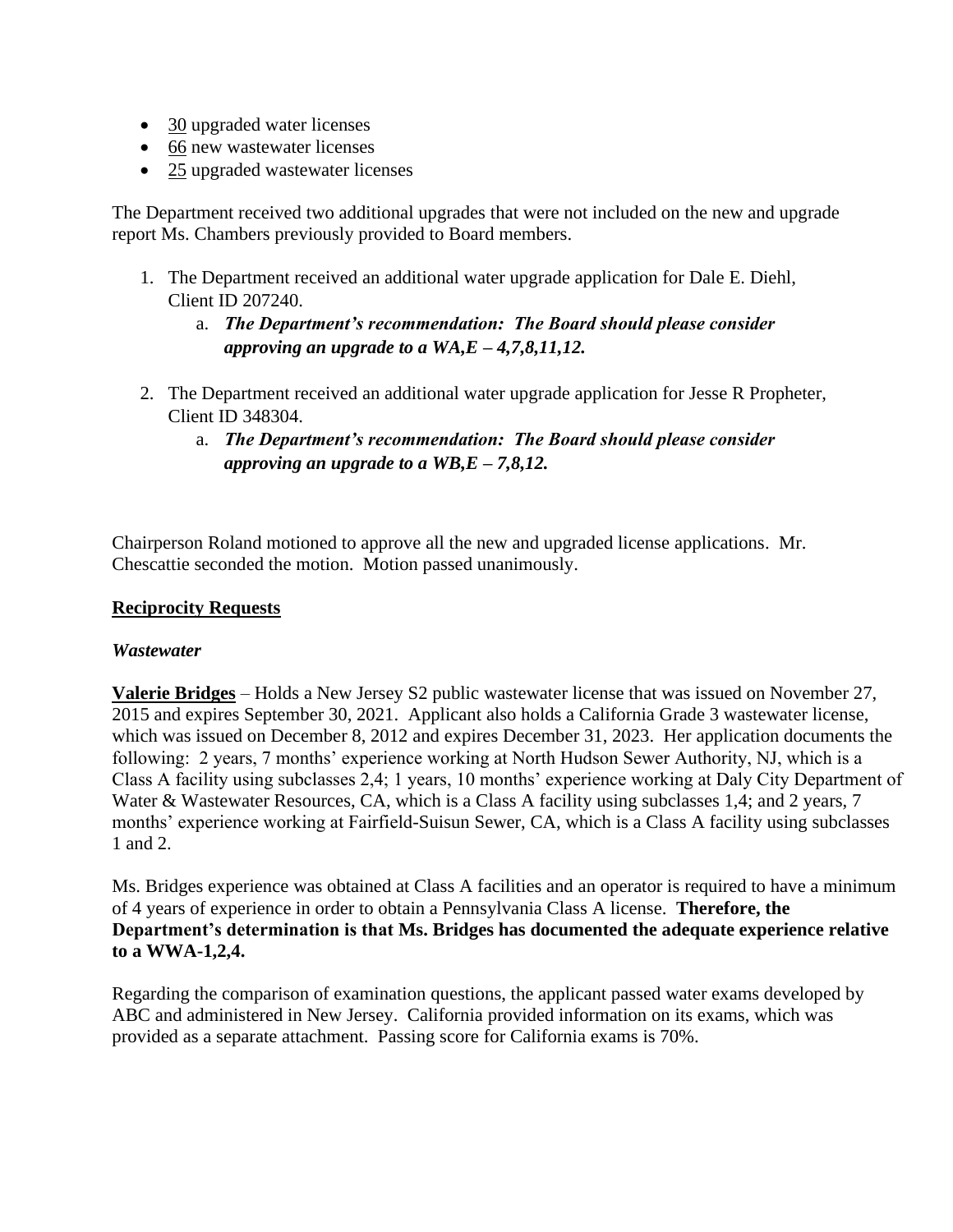## *The Department's recommendation: The Board should please review the examination information provided and vote on whether Ms. Bridges has documented that she has passed comparable examinations in the States of New Jersey and California.*

Mr. Smith motioned to approve Ms. Bridges' WWA-1,2,4 license. Chairperson Roland seconded the motion. Motion passed unanimously.

**Nicholas Pietrefesa** – Ms. Chambers noted that this is a new application and the information contained herein documents additional experience than what was provided wihtin his application that was presented at the June 2021 Board meeting. The applicant holds a New Jersey S2 Public Wastewater license that was issued October 1, 2005 and expires on September 30, 2021. The applicant also holds a New Jersey C3 Collections Wastewater license that was issued on August 20, 2020 and expires on September 30, 2021. His application documents the following experience: 8 years, 4 months' working at BTSA Harrison Treatment Plant, which is a Class A facility using subclasses 1,3,4; and 7 years, 2 months' working at Somerset Raritan Valley Sewerage Authority, which is a Class A facility using subclasses 1,4.

An operator is required to have a minimum of 4 years' experience in order to obtain a Pennsylvania Class A license. **Therefore, the Department's determination is that Mr. Pietrefesa has documented the adequate experience relative to a WWA – 1,3,4.** 

Regarding the comparison of examination questions, the applicant passed wastewater exams developed by ABC and administered in New Jersey.

## *The Department's recommendation: The Board should please review the examination information provided and vote on whether Mr. Pietrefesa has documented that he has passed a comparable examination in the State of New Jersey.*

Chairperson Roland motioned to approve Mr. Pietrefesa's WWA-1,3,4 license. Mr. Kyle seconded the motion. Motion passed unanimously.

# *Water*

**Valerie Bridges** – Holds a California T2 Water Treatment license that was issued on November 1, 2012 and expires November 1, 2021; and a D2 (distribution) license that was issued on December 1, 2012 and expires on December 1, 2021. The applicant also holds a New Jersey W2 water distribution license and a T2 water treatment license that were both issued on November 27, 2015 and expire on September 30, 2021.

Her application documents the following: 2 years, 11 months' experience working at Passaic Valley Water Commission, Totowa, NJ, which is a Class A facility using 1,7,8,12,14 and distribution; and 1 year, 3.5 months' experience working at Daly City Department of Water & Wastewater Resources, California, which is a Class A facility using subclasses 8 and distribution.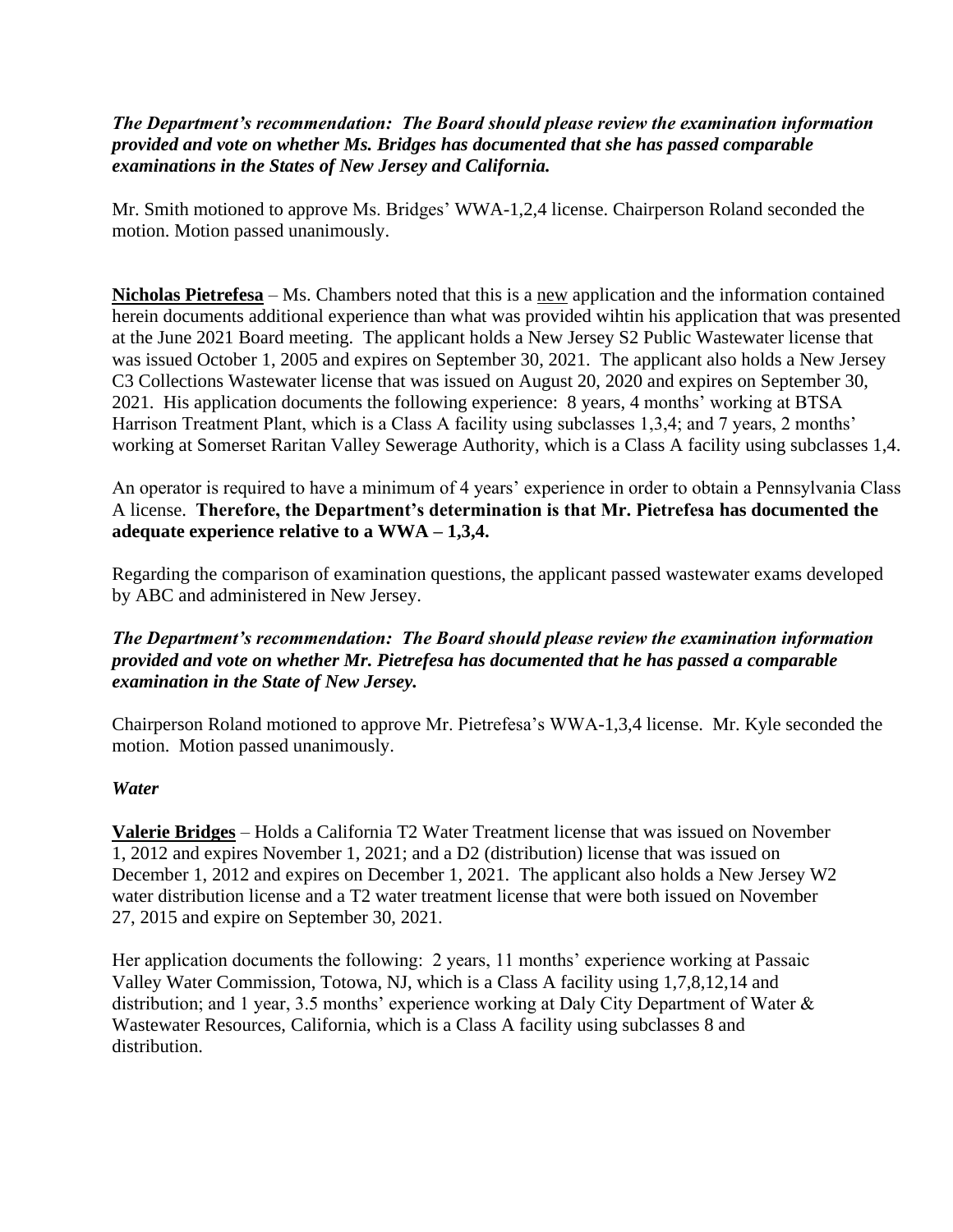Ms. Bridges experience was obtained at Class A facilities and an operator is required to have a minimum of 4 years of experience in order to obtain a Pennsylvania Class A license. **Therefore, the Department's determination is that Ms. Bridges has documented the adequate experience relative to a WA,E-1,7,8,12,14.** 

Regarding the comparison of examination questions, the applicant passed water exams developed by ABC and administered in New Jersey. California provided information on its exams, which was provided as a separate attachment. Passing score for California exams is 70%.

# *The Department's recommendation: The Board should please review the examination information provided and vote on whether Ms. Bridges has documented that she has passed comparable examinations in the States of New Jersey and California.*

Chairperson Roland motioned to approve Ms. Bridges WA,E-1,7,8,12,14. Mr. Chescattie seconded the motion. Motion passed unanimously.

**Jackson Marshall** – Holds a Colorado Class S Water Operator License that was issued on June 29, 2020 and expires June 29, 2023. His application documents 2 years, 1 month experience working at Town of Granby North Service Area, Granby, Colorado, which is a Class C facility using subclasses 1, 8, 11 and distribution.

Mr. Marshall's experience was obtained at a Class C facility and an operator is required to have a minimum of 2 years' experience in order to obtain a Pennsylvania Class C license. **Therefore, the Department's determination is that Mr. Marshall has documented the adequate experience relative**   $\text{to a WC,E} - 8.**$ 

Regarding the comparison of examination questions, the applicant passed water exams developed by ABC and administered in Colorado.

# *The Department's recommendation: The Board should please review the examination information provided and vote on whether Mr. Marshall has documented that he has passed a comparable examination in the State of Colorado.*

*\*\*On July 7, 2021, Ms. Chambers called and spoke with the signing supervisor for Jackson Marshall's reciprocity application—Stanley (Andrew) Magas. Mr. Magas confirmed that Mr. Marshall worked at Town of Granby North Service area approximately 40+ hours per week during the period of 7/19 – 6/21 and worked at Moraine Park approximately 4 hours per week during the period of 7/19 – 6/21. Mr. Magas also confirmed that Moraine Park is a Class C facility.* 

*Additionally, even though Mr. Marshall reflected on his application that he had experience using subclasses 1 and 12 for the Town of Granby, the verification form completed by Colorado operator certification staff Nancy Horan, only reflects that Mr. Marshall is licensed in Colorado to operate subclasses 8, 13 and distribution.* 

Ms. Chambers agreed to reach out to operator certification staff in Colorado to confirm whether Mr. Marshall's is licensed to operate subclass 11 (gaseous chlorine disinfection) and/or subclass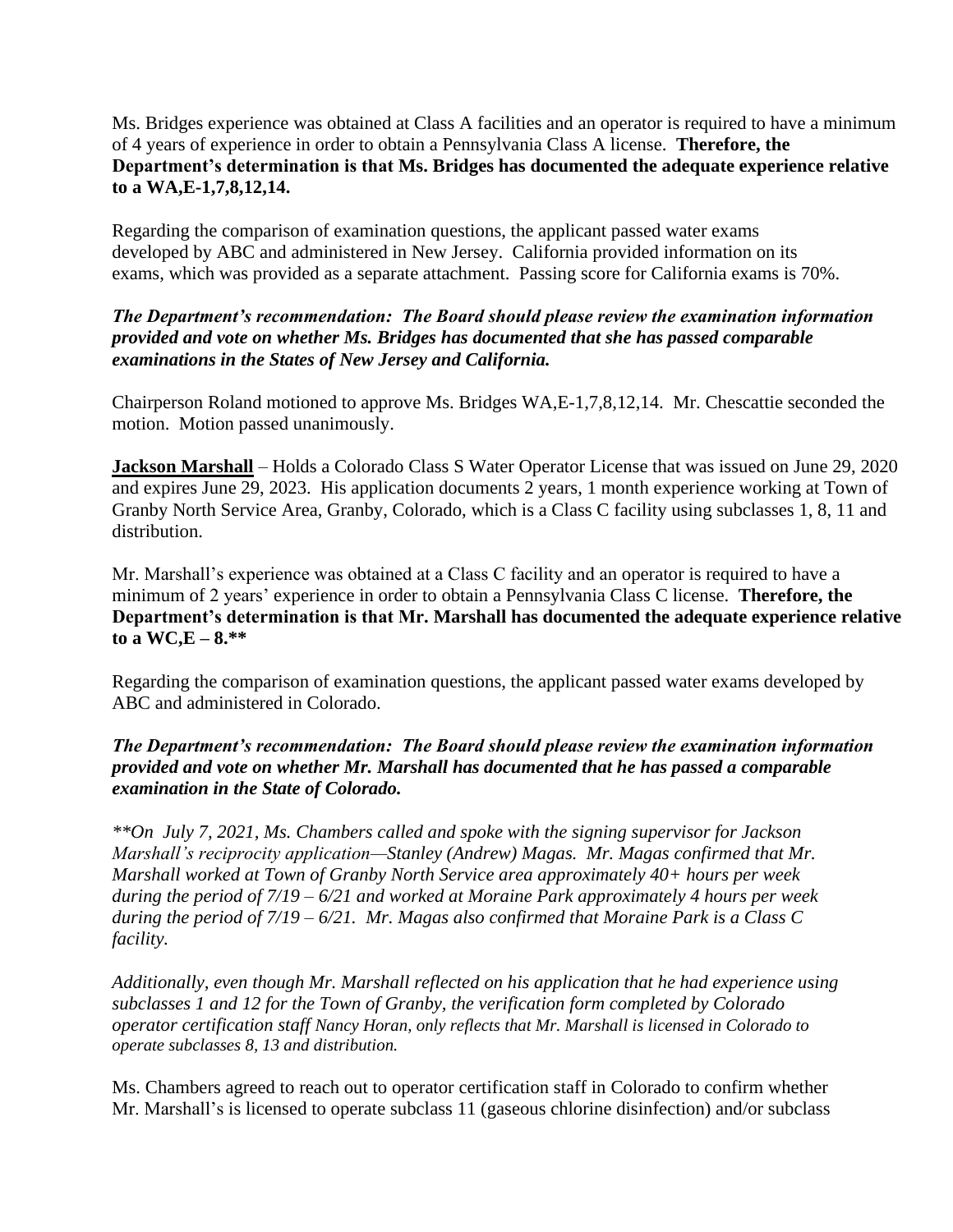12 (nongaseous chemical disinfection), and whether he passed an exam including questions relating to these subclasses.

Mr. Kyle motioned to approve Mr. Marshall's WC,  $E - 8$  and with the possibility of 11 and/or 12 conditioned on the Department receiving adequate written documentation from Colorado licensing staff regarding both exam content passed and what treatment processes he is licensed to operate. Chairperson Roland seconded motion. Motion passed unanimously.

## **Pending Reciprocity Applications -**

Ms. Chambers noted that there is a pending application for William Cole (water applicant from Texas), which is considered incomplete because there is additional information needed from both the applicant and the accrediting State. Mr. Cole is working on properly completing and resubmitting the application and Ms. Chambers has reached out to the accrediting state requesting information.

### **Board Secretary Report**

Ms. Chambers had nothing new to report.

### **Old and New Business**

Mr. Smith provided a summary of last week's TAC Board meeting.

Chairperson Roland suggested the October Operator Certification Board meeting be in person at the Rachel Carson State Office Building, 400 Market Street Harrisburg. Board members agreed.

Mr. Chescattie provided summary of an upgrade application the Department received for Operator 314330. After some discussion among the Board Members, Mr. Chescattie motioned to issue subclass 9 and deny the subclass 13 license. Chairperson Roland seconded the motion. Motion passed unamimously.

### **Comments from the Public**

No participants on the call identified themselves as members of the public. There were no comments from the public. Public portion of the meeting adjourned at 11:11am.

The Board went into Executive Session at 11:16am.

The Board reconvened for public session at 12:41pm.

# **Criminal History Report**

Wastewater Applicant 240970 requested certification for WW-2,3 and the associated Criminal History Report indicates a conviction(s) which may be related to the operation of a wastewater treatment system. Chairperson Roland motioned to request the Department complete a full